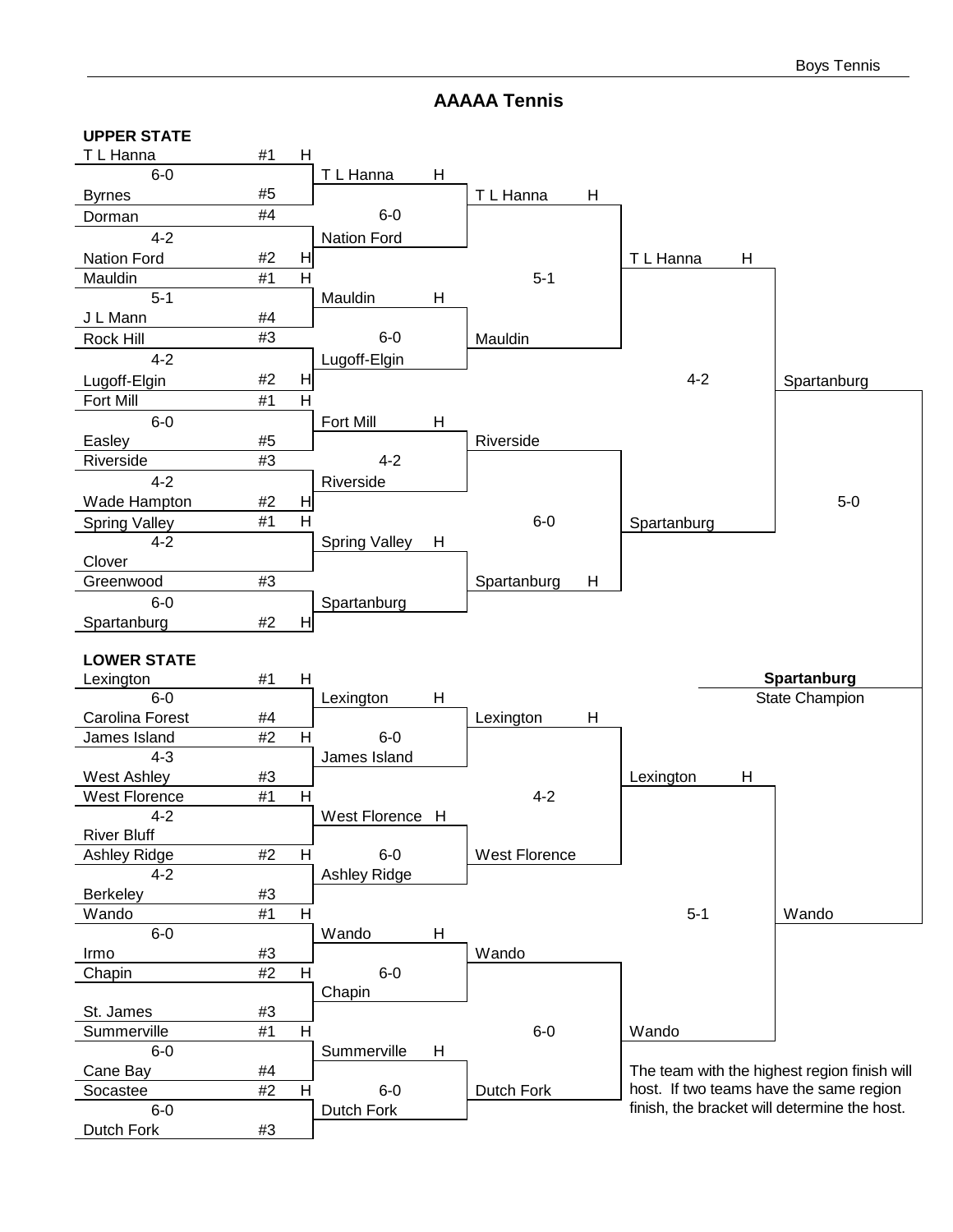**AAAA Tennis**

#### **UPPER STATE**

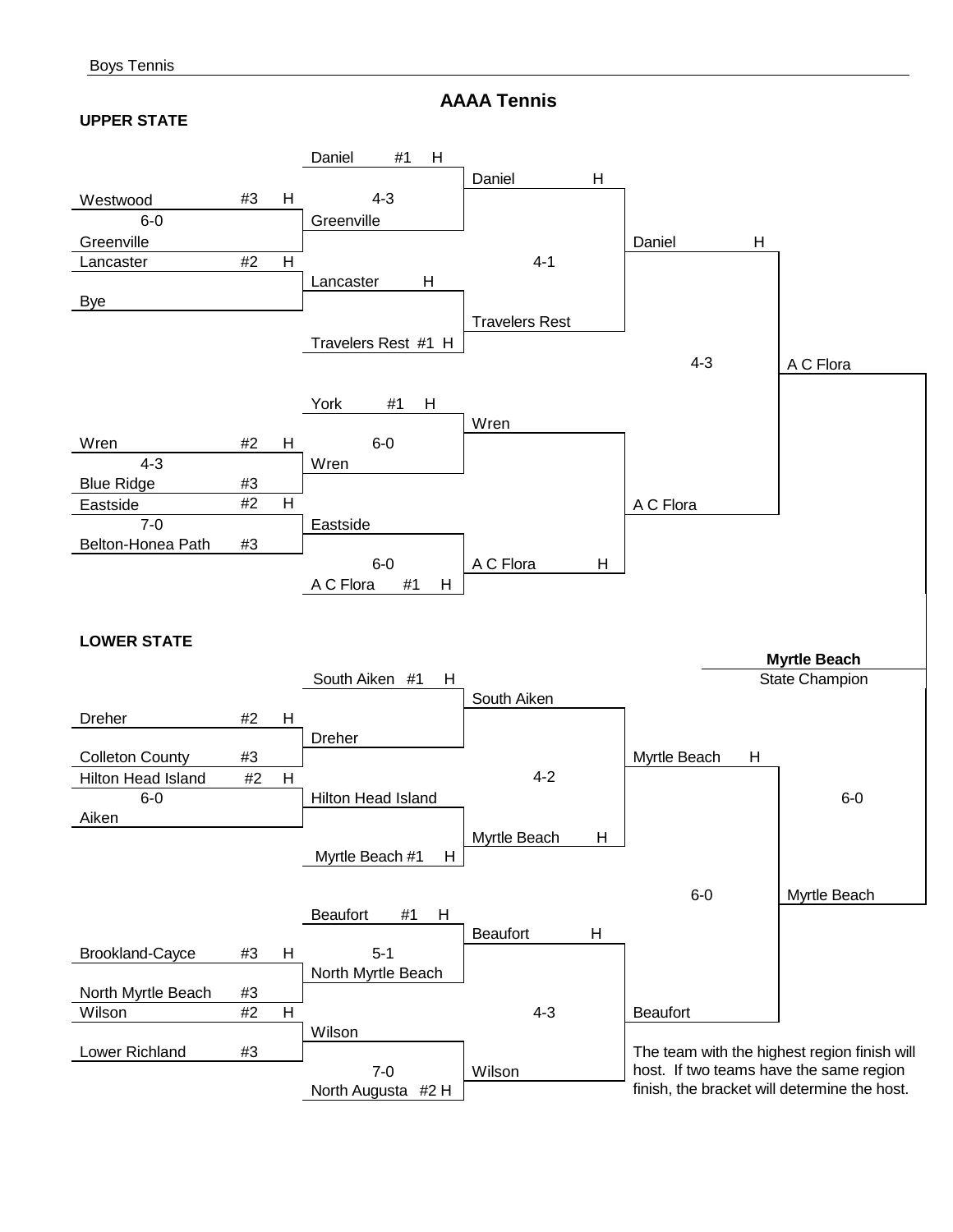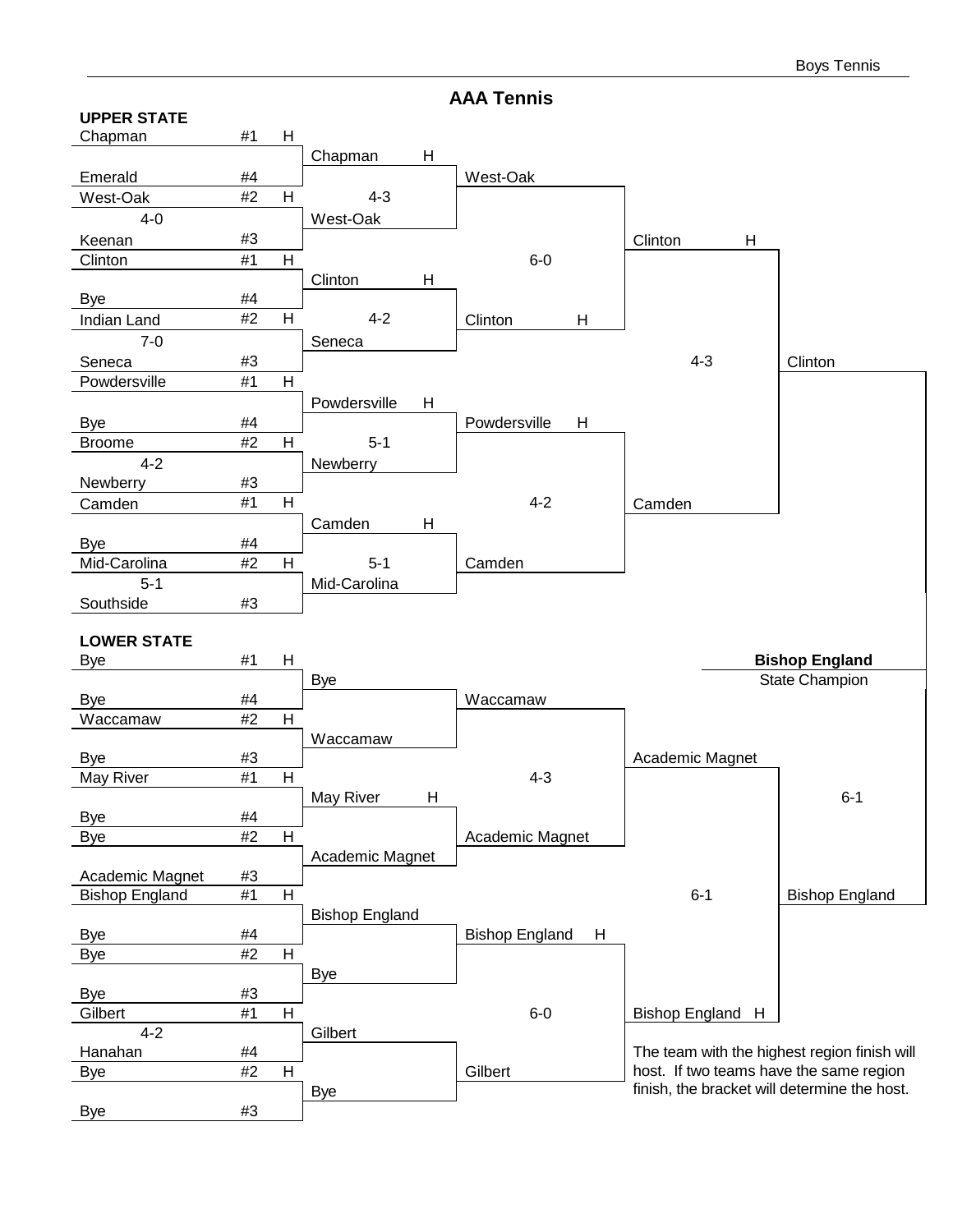**AA-A Tennis**

#### **UPPER STATE**

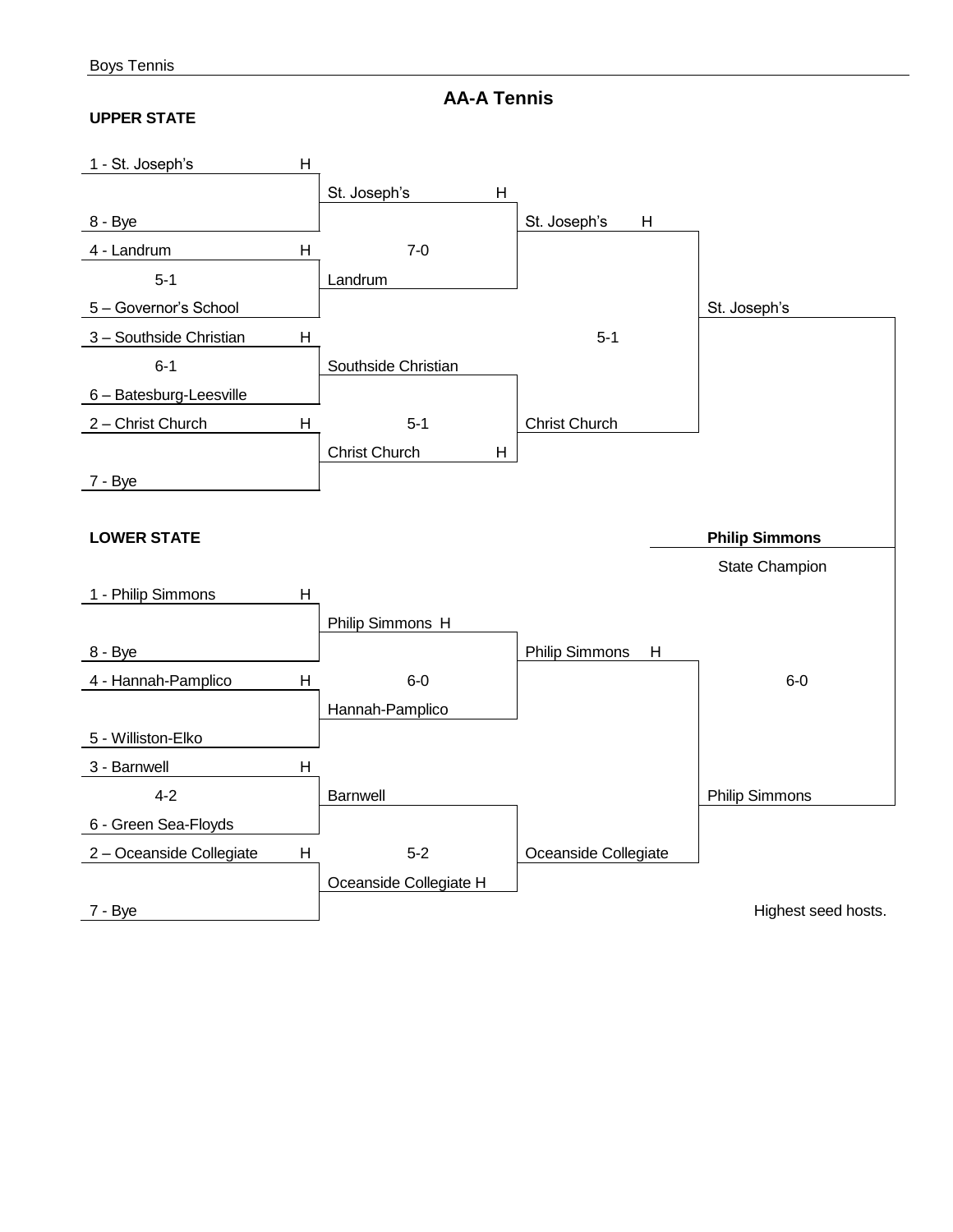#### **TEAM CHAMPIONS** (1959-60 – 2018-19)

| 1959-60            | Champion<br><b>Belton</b>                       | Coach                               | <b>Score</b>           | <u>Runner - up</u><br>Greenville    | Coach                                 |
|--------------------|-------------------------------------------------|-------------------------------------|------------------------|-------------------------------------|---------------------------------------|
| 1960-61            | Belton (Tie)<br>Greenville                      |                                     |                        |                                     |                                       |
| 1961-62            | Greenville                                      | Wilton J. McKinney                  |                        | <b>Dreher</b>                       | <b>Bill Knight</b>                    |
| 1962-63            | Greenville                                      | Wilton J. McKinney                  | $35 - 21$              | <b>Dreher</b>                       | J. K. Henry                           |
| 1963-64            | Greenville                                      | Wilton J. McKinney                  | $35 - 21$              | Clinton                             | Herman E. Jackson                     |
| 1964-65            | <b>Dreher</b>                                   | <b>Bill Cheek</b>                   | $33 - 20$              | Greenville                          | Wilton J. McKinney                    |
| 1965-66            | Greenville                                      | Wilton J. McKinney                  | $29 - 22$              | <b>Dreher</b>                       | <b>Bill Cheek</b>                     |
| 1966-67            | Greenville                                      | Wilton J. McKinney                  | $30 - 17$              | St. Andrews                         | Jerry L. Weed                         |
|                    |                                                 |                                     | A                      |                                     |                                       |
| 1967-68            | J.L. Mann                                       | John R. Strawhorn                   | $18 - 3$               | York                                | John H. Hunter                        |
|                    |                                                 |                                     | AA                     |                                     |                                       |
| 1967-68            | St. Andrews                                     | Jerry O. Waters                     | $24 - 16$              | B - Honea Path                      | <b>Roddey Robbins</b>                 |
| 1968-69            | <b>Travelers Rest</b>                           | Earl E. Underwood                   | $14 - 8$               | <b>Fort Mill</b>                    | J. E. Walser                          |
| 1969-70            | <b>Travelers Rest</b><br>1971 - 74 - No Results | Earl E. Underwood                   | $13 - 9$               | Clover                              | John Morrison                         |
| 1974-75            | Woodruff                                        | R. Shell Dula                       | $14 - 8$               | <b>Fort Mill</b>                    |                                       |
| 1975-76            | <b>Christ Church</b>                            | Charles D. Cooper                   | $27 - 13$              | Woodruff                            | R. Shell Dula                         |
| 1976-77            | <b>Christ Church</b>                            | Charles D. Cooper                   | $36 - 17$              | Woodruff                            | R. Shell Dula                         |
| 1977-78            | <b>Christ Church</b>                            | Charles D. Cooper                   |                        | <b>Cardinal Newman</b>              | Barbara Walker                        |
| 1978-79            | <b>Christ Church</b>                            | <b>James Crowther</b>               |                        | Porter - Gaud                       | <b>Blackburn Hughes</b>               |
| 1979-80            | <b>Christ Church</b>                            | James Crowther                      | $30 -$                 | Porter - Gaud                       | <b>Blackburn Hughes</b>               |
| 1980-81            | <b>Christ Church</b>                            | <b>Chris Hearon</b>                 | $32 - 29$              | Porter - Gaud                       | <b>Blackburn Hughes</b>               |
| 1981-82            | Porter - Gaud                                   | <b>Blackburn Hughes</b>             | $36 - 23$              | <b>Christ Church</b>                | <b>Chris Hearon</b>                   |
| 1982-83<br>1983-84 | <b>Christ Church</b><br><b>Christ Church</b>    | Chris Hearon<br><b>Chris Hearon</b> | $43 - 29$<br>$34 - 20$ | Porter - Gaud<br><b>Hilton Head</b> | <b>Blackburn Hughes</b><br>Diana Cook |
| 1984-85            | <b>Hilton Head</b>                              | Diana Cook                          | $3 - 2$                | <b>Christ Church</b>                | <b>Chris Hearon</b>                   |
| 1985-86            | <b>Christ Church</b>                            | <b>Chris Hearon</b>                 | $3 - 2$                | <b>Hilton Head</b>                  | Meg Locke                             |
| 1986-87            | <b>Christ Church</b>                            | <b>Chris Hearon</b>                 | $5 - 0$                | <b>Hilton Head</b>                  | Meg Locke                             |
| 1987-88            | <b>Christ Church</b>                            | <b>Chris Hearon</b>                 | $7 - 0$                | <b>Hilton Head</b>                  | <b>Steve DeRiggs</b>                  |
| 1988-89            | <b>Christ Church</b>                            | <b>Chris Hearon</b>                 | $4 - 3$                | <b>Bishop England</b>               | Dan Lesene                            |
| 1989-90            | <b>Christ Church</b>                            | <b>Chris Hearon</b>                 | $4 - 3$                | <b>Bishop England</b>               | Dan Lesene                            |
| 1990-91            | <b>Bishop England</b>                           | Dan Lesesne                         | 4 - 1                  | <b>Christ Church</b>                | Chris Hearon                          |
| 1991-92            | <b>Bishop England</b>                           | Dan Lesesne                         | $6 - 0$                | <b>Christ Church</b>                | Chris Hearon                          |
| 1992-93            | <b>Bishop England</b>                           | Dan Lesesne                         | $6 - 0$                | <b>Christ Church</b>                | Chris Hearon                          |
| 1993-94            | <b>Bishop England</b>                           | Dan Lesesne                         | $5 - 1$                | <b>Christ Church</b>                | <b>Chris Hearon</b>                   |
| 1994-95            | <b>Bishop England</b>                           | Dan Lesesne                         | $6 - 0$                | Emerald                             | <b>Steve Garrett</b>                  |
| 1995-96            | Emerald                                         | <b>Steve Garrett</b>                | $5 - 1$                | <b>Bishop England</b>               | Dan Lesesne                           |
| 1996-97            | Emerald                                         | <b>Steve Garrett</b>                | $4 - 3$                | <b>Bishop England</b>               | Dan Lesesne                           |
| 1997-98            | <b>Bishop England</b>                           | Dan Lesesne                         | $6 - 1$                | <b>Christ Church</b>                | Chris Hearon                          |
| 1998-99            | <b>Christ Church</b>                            | <b>Butch Granada</b>                | $6 - 0$                | <b>Bishop England</b>               | <b>Chad Allen</b>                     |
| 1999-00            | <b>Christ Church</b>                            | <b>Butch Granada</b>                | $6 - 0$                | Waccamaw                            | James Brown                           |
| 2000-01            | <b>Christ Church</b>                            | <b>Butch Granada</b>                | $6 - 0$                | <b>Bishop England</b>               | <b>Chad Allen</b>                     |
| 2001-02            | <b>Christ Church</b>                            | Marie Earl                          |                        | <b>Bishop England</b>               | Chad Allan                            |
| 2002-03            | <b>Christ Church</b>                            | <b>Sally Shultz</b>                 | $5 - 1$                | Waccamaw                            | James Brown                           |
| 2003-04            | <b>Christ Church</b>                            | <b>Sally Shurtz</b>                 | $4 - 2$                | Waccamaw                            | James Brown                           |
| 2004-05            | <b>Christ Church</b>                            | <b>Sally Shurtz</b>                 | $5 - 2$                | Waccamaw                            | James Brown                           |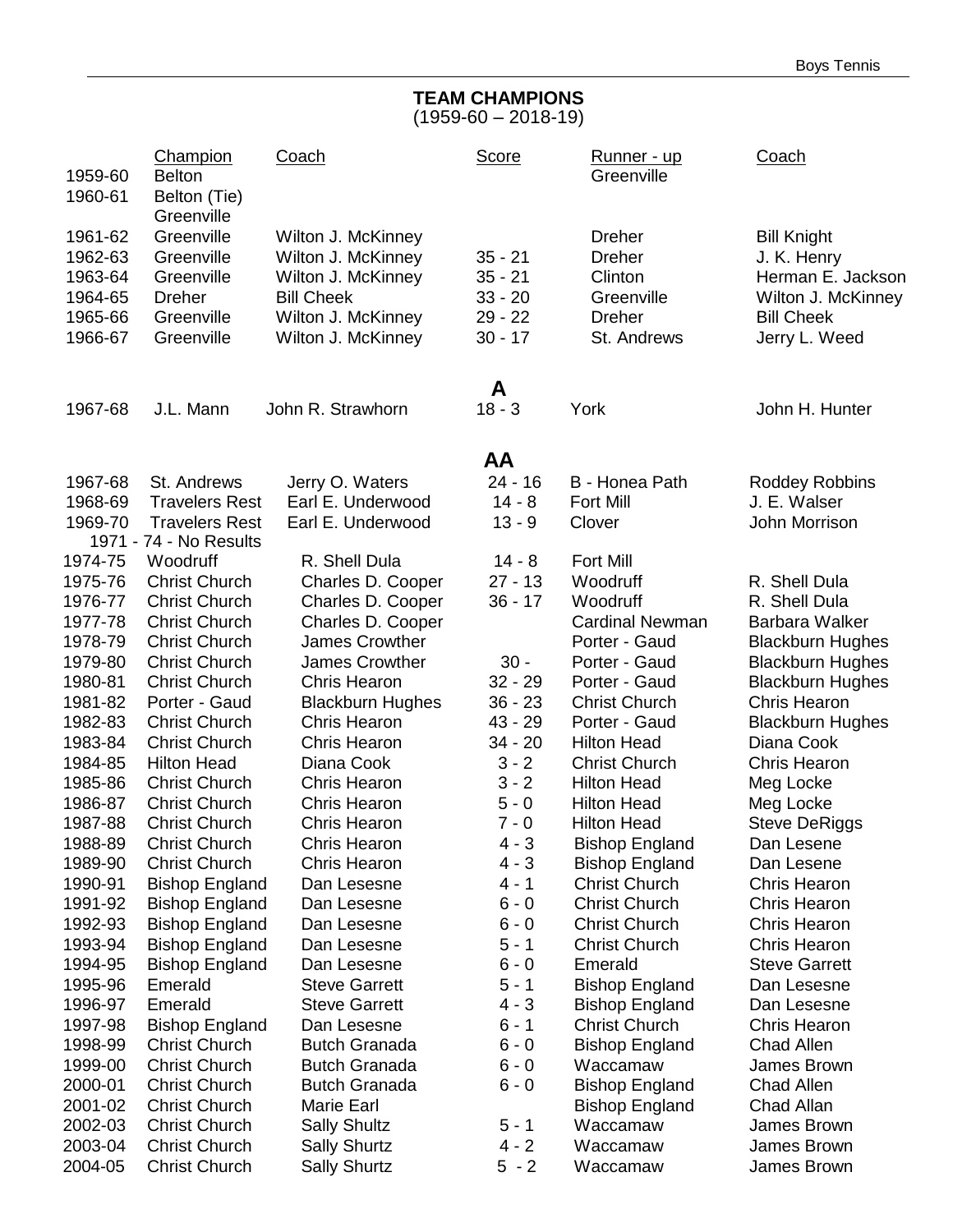#### Boys Tennis

| 2005-06<br>2006-07<br>2007-08<br>2008-09<br>2009-10<br>2010-11<br>2011-12<br>2012-13<br>2013-14<br>2014-15<br>2015-16<br>2016-17<br>2017-18<br>2018-19 | Champion<br><b>Christ Church</b><br>Waccamaw<br>Waccamaw<br>Waccamaw<br><b>Christ Church</b><br><b>Christ Church</b><br>Waccamaw<br><b>Christ Church</b><br>Waccamaw<br><b>Bishop England</b><br>Academic Magnet<br><b>Christ Church</b><br>Academic Magnet<br><b>Philip Simmons</b> | Coach<br><b>Bobby Austell</b><br>James Brown<br>James Brown<br>James Brown<br><b>Bobby Austell</b><br><b>Bobby Austell</b><br>James Brown<br><b>Bobby Austell</b><br><b>Valarie Hawkins</b><br>Kristen Fleming<br><b>Gary Weart</b><br><b>Ricky Thomason</b><br><b>Steve Percy</b><br><b>Richard Shultz</b> | <b>Score</b><br>$4 - 3$<br>$4 - 2$<br>$6 - 0$<br>$5 - 1$<br>$4 - 3$<br>$4 - 2$<br>$6 - 1$<br>$5 - 2$<br>$4 - 2$<br>$6 - 1$<br>$5 - 2$<br>$6 - 0$ | Runner - up<br>Waccamaw<br><b>Christ Church</b><br><b>Christ Church</b><br>Southside Christian<br>Waccamaw<br>Waccamaw<br><b>Christ Church</b><br>Waccamaw<br><b>Christ Church</b><br><b>Christ Church</b><br><b>Christ Church</b><br>Academic Magnet<br>St Joseph's<br>St Joseph's | Coach<br>James Brown<br><b>Bobby Austell</b><br><b>Bobby Austell</b><br><b>Tod Flathmann</b><br>James Brown<br>James Brown<br><b>Bobby Austell</b><br>James Brown<br><b>Bobby Austell</b><br><b>Bobby Austell</b><br><b>Bobby Austell</b><br>Andrea Langley<br>Kevin Meyer<br>Kevin Meyer |
|--------------------------------------------------------------------------------------------------------------------------------------------------------|--------------------------------------------------------------------------------------------------------------------------------------------------------------------------------------------------------------------------------------------------------------------------------------|-------------------------------------------------------------------------------------------------------------------------------------------------------------------------------------------------------------------------------------------------------------------------------------------------------------|--------------------------------------------------------------------------------------------------------------------------------------------------|-------------------------------------------------------------------------------------------------------------------------------------------------------------------------------------------------------------------------------------------------------------------------------------|-------------------------------------------------------------------------------------------------------------------------------------------------------------------------------------------------------------------------------------------------------------------------------------------|
| 1967-68<br>1968-69                                                                                                                                     | Greenville<br>Belton-Hon Path                                                                                                                                                                                                                                                        | Wilton J. McKinney<br>Roddey Robbins                                                                                                                                                                                                                                                                        | <b>AAA</b><br>$32 - 25$<br>$23 - 17$                                                                                                             | A. C. Flora<br>J. L. Mann                                                                                                                                                                                                                                                           | John F. Rogers<br>John R. Strawhorn                                                                                                                                                                                                                                                       |

| 1968-69 | <b>Belton-Hon Path</b>                | Roddey Robbins                                   | $23 - 17$          | J. L. Mann                                   | John R. Stra                              |
|---------|---------------------------------------|--------------------------------------------------|--------------------|----------------------------------------------|-------------------------------------------|
| 1969-70 | J. L. Mann                            | John R. Strawhorn                                | $22 - 18$          | Belton-Honea Path                            | <b>Roddey Rob</b>                         |
| 1970-71 | Clinton                               | Keith Richardson                                 | $27 - 18$          | Belton-Honea Path                            | Roddey Rob                                |
| 1971-72 | Clinton                               | Keith Richardson                                 | $27 - 11$          | York                                         | Tom Weave                                 |
| 1972-73 | Clinton                               | Keith Richardson                                 | $36 - 19$          | Belton-Honea Path<br>Fort Mill (Tie)         | <b>Roddey Rob</b><br>Jakey D. Sm          |
| 1973-74 | Clinton<br>York (Tie)                 | Andy B. Young, III<br>W. Denny Key               | $35 -$             | <b>Fort Mill</b>                             | Jakey D. Sm                               |
| 1974-75 | McClenaghan                           | Kenneth N. Ray                                   | $19 - 18$          | Clinton                                      | Andy B. You                               |
| 1975-76 | Fort Johnson<br>Porter - Gaud         | <b>Keith Tapscott</b><br><b>Blackburn Hughes</b> | $34 - 34$<br>(Tie) |                                              |                                           |
| 1976-77 | N. Charleston                         | Don L. Ethredge                                  | $28 - 22$          | Porter - Gaud                                | <b>Blackburn H</b>                        |
| 1977-78 | N. Charleston                         | Don L. Ethredge                                  | $34 - 28$          | Porter - Gaud                                | <b>Blackburn H</b>                        |
| 1978-79 | Myrtle Beach<br><b>Bishop England</b> | James Douglas<br>Marc L. Drews                   | $36 - 31$<br>(Tie) | J. L. Mann                                   | John R. Stra                              |
| 1979-80 | <b>Travelers Rest</b>                 | Jerry Leach                                      | $13 - 10$<br>(Tie) | Belton - Honea Path<br><b>Bishop England</b> | <b>Richard Pars</b><br><b>Henry Selby</b> |
| 1980-81 | Daniel                                | Andy Demori                                      | $16 - 15$          | Socastee                                     | Charlotte B.                              |
| 1981-82 | Socastee                              | Scott O'Brien                                    | $25 - 20$          | Daniel                                       | <b>Kent Owens</b>                         |
| 1982-83 | T. L. Hanna                           | Larry Ashley                                     | $23 - 23$          |                                              |                                           |
| 1983-84 | Riverside                             | William F. Hosea                                 | (Tie)              |                                              |                                           |
| 1984-85 | T. L. Hanna                           | Larry Ashley                                     | $20 - 19$          | <b>Bishop England</b>                        | Paul M. Run                               |
| 1985-86 | <b>Bishop England</b>                 | Paul M. Runey                                    | $4 - 1$            | T. L. Hanna                                  | Larry Ashley                              |
| 1986-87 | T. L. Hanna                           | Sandy Thompson                                   | $4 - 1$            | <b>Bishop England</b>                        | Dan Lesesne                               |
| 1987-88 | T. L. Hanna                           | Sandy Thompson                                   | $5 - 0$            | Myrtle Beach                                 | Stella Wood                               |
| 1988-89 | T. L. Hanna                           | Sandy Thompson                                   | $4 - 3$            | Myrtle Beach                                 | Stella Wood                               |
| 1989-90 | <b>Hilton Head</b>                    | Dave Adams                                       | $4 - 2$            | Camden                                       | Roger Smoa                                |
| 1990-91 | Riverside                             | Henry Jamieson                                   | $4 - 2$            | St. John's (D)                               | Ken Howle                                 |
| 1991-92 | Camden                                | Roger Smoak                                      | $4 - 3$            | Myrtle Beach                                 | Stella Wood                               |
| 1992-93 | Riverside                             | Henry Jamieson                                   | $4 - 3$            | Myrtle Beach                                 | <b>Bob Deitwell</b>                       |
| 1993-94 | Belton-Hon Path                       | <b>Bill Kimpton</b>                              | $4 - 3$            | Myrtle Beach                                 | <b>Bob Deitwell</b>                       |
| 1994-95 | <b>Fort Mill</b>                      | <b>Willie Ware</b>                               | $4 - 2$            | <b>Hilton Head</b>                           | John Wogga                                |
| 1995-96 | <b>Fort Mill</b>                      | Willie Ware                                      | $4 - 1$            | <b>Dreher</b>                                | <b>Ray Stillwell</b>                      |

# 22 – 18 Belton-Honea Path Roddey Robbins 197 – 18 Belton-Honea Path Roddey Robbins<br>197 – 11 York **Tom Weaver** 1971-1971 - Tom Weaver 1972-19 Belton-Honea Path Roddey Robbins Fort Mill (Tie) Jakey D. Smith 1974 - 1974 - 1975 - 1976 Fort Mill Jakey D. Smith 19-18 Clinton Andy B. Young, III  $34 - 34$  $28 - 22$  Porter – Gaud Blackburn Hughes 1977-1978 - 1977 N. Charleston D. Etherston D. Etherston D. Etherston D. Etherston D. Etherston D. E 1978-79 Myrtle Beach James Douglas 36 – 31 J. L. Mann John R. Strawhorn 13 – 10 Belton – Honea Path Richard Parson (Tie) Bishop England Henry Selby<br>6 - 15 Socastee Charlotte B. 16 - 15 Socastee Charlotte B. Creech  $23 - 23$ 20 - 19 Bishop England Paul M. Runey 4-1 T. L. Hanna Larry Ashley 4-1 Bishop England Dan Lesesne 5-0 Myrtle Beach Stella Wood 4-3 Myrtle Beach Stella Wood 4-2 Camden Roger Smoak  $4-2$  St. John's (D) Ken Howle 4-3 Myrtle Beach Stella Wood 4-3 Myrtle Beach Bob Deitweller 4-3 Myrtle Beach Bob Deitweller  $4-2$  Hilton Head John Woggan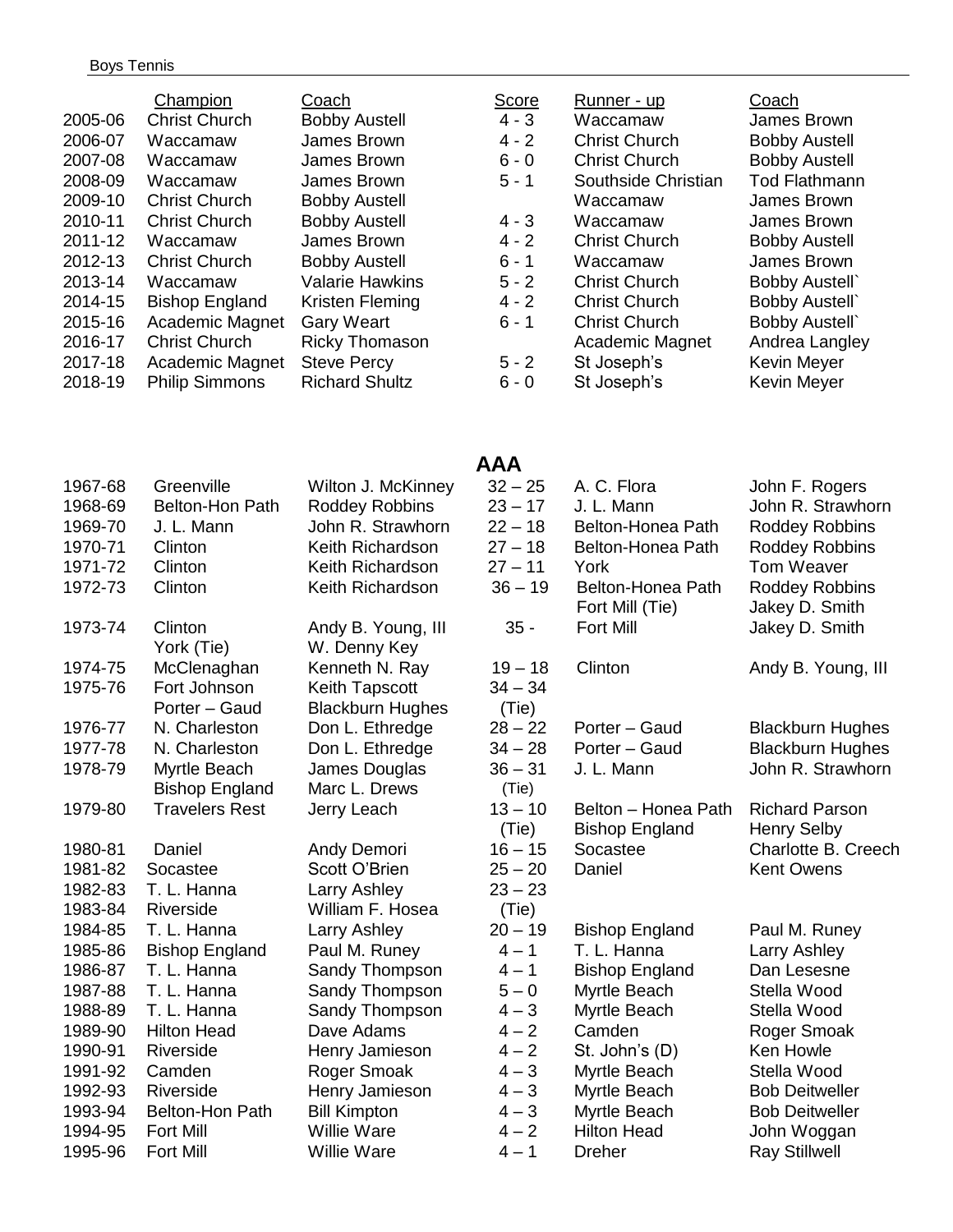|         | Champion                  | Coach                    | <b>Score</b> | <u>Runner – up</u>        | Coach                 |
|---------|---------------------------|--------------------------|--------------|---------------------------|-----------------------|
| 1996-97 | <b>Fort Mill</b>          | <b>Willie Ware</b>       | $4 - 2$      | Dreher                    | <b>Ray Stillwell</b>  |
| 1997-98 | <b>Fort Mill</b>          | <b>Willie Ware</b>       | $5 - 1$      | Myrtle Beach              | Pete Smyth            |
| 1998-99 | <b>Fort Mill</b>          | <b>Willie Ware</b>       | $4 - 3$      | Myrtle Beach              | Pete Smyth            |
| 1999-00 | Myrtle Beach              | Chad Dixon               | $4 - 2$      | Clinton                   | <b>Clovis Simmons</b> |
| 2000-01 | Clinton                   | <b>Clovis Simmons</b>    | $6 - 0$      | Myrtle Beach              | Chad Dixon            |
| 2001-02 | Myrtle Beach              | Chad Dixon               | $5 - 1$      | Clover                    | James Martin          |
| 2002-03 | Myrtle Beach              | <b>Buddy Rogers</b>      | $6 - 0$      | Clover                    | James Martin          |
| 2003-04 | A C Flora                 | Joe Bailey               | $5 - 1$      | Greenville                | <b>Steve Cook</b>     |
| 2004-05 | A C Flora                 | Joe Bailey               | $5 - 1$      | Myrtle Beach              | <b>Buddy Rogers</b>   |
| 2005-06 | Myrtle Beach              | <b>Buddy Rogers</b>      | $5 - 1$      | A C Flora                 | Joe Bailey            |
| 2006-07 | Myrtle Beach              | Rivers Lynch             | $5 - 0$      | Greenville                | <b>Steve Cook</b>     |
| 2007-08 | Myrtle Beach              | Rivers Lynch             | $5 - 1$      | Clinton                   | <b>Clovis Simmons</b> |
| 2008-09 | Myrtle Beach              | Rivers Lynch             | $4 - 2$      | Riverside                 | Henry Jamieson        |
| 2009-10 | Chapin                    | John Rodgers             | $4 - 2$      | Camden                    | Roger Smoak           |
| 2010-11 | Chapin                    | John Rodgers             | $6 - 0$      | <b>Travelers Rest</b>     | George Harrelson      |
| 2011-12 | Chapin                    | John Rodgers             | $6 - 0$      | <b>Nation Ford</b>        | <b>Billy McKinney</b> |
| 2012-13 | Socastee                  | <b>Kirkland McQuiddy</b> | $4 - 3$      | Chapin                    | John Rogers           |
| 2013-14 | <b>Hilton Head Island</b> | Jennifer Weitekamper     | $6 - 0$      | A C Flora                 | Amy Martin            |
| 2014-15 | A C Flora                 | Amy Martin               | $4 - 2$      | <b>Hilton Head Island</b> | Jennifer Weitekamper  |
| 2015-16 | Hanahan                   | Glenn Cobb               | $4 - 2$      | A C Flora                 | Amy Martin            |
| 2016-17 | Hanahan                   | Glenn Cobb               | $6 - 0$      | Clinton                   | <b>Clovis Simmons</b> |
| 2017-18 | <b>Bishop England</b>     | Kristin Arnold           | $6 - 0$      | Clinton                   | <b>Clovis Simmons</b> |
| 218-19  | <b>Bishop England</b>     | Kristin Arnold           | $6 - 1$      | Clinton                   | <b>Clovis Simmons</b> |

## **AAAA**

| 1968-69 | Champion<br>Greenville | Coach<br>Wilton J. McKinney | Score<br>$24 - 23$ | $Runner - up$<br>St. Andrews | Coach<br>Jerry L. Weed |
|---------|------------------------|-----------------------------|--------------------|------------------------------|------------------------|
| 1969-70 | St. Andrews            | Robert R. Goff              | $33 - 26$          | A. C. Flora                  | Richard L. Hardin      |
| 1970-71 | Rock Hill              | <b>Randy Fitzpatrick</b>    | $40 - 32$          | St. Andrews                  | <b>Phil Motes</b>      |
| 1971-72 | J. L. Mann             | John R. Strawhorn           | $24 - 19$          | A. C. Flora (Tie)            | Henry C. Young         |
|         |                        |                             |                    | Lancaster                    | W. C. Lewis            |
| 1972-73 | <b>Spring Valley</b>   | Robert A. Crabb             | $33 - 23$          | T. L. Hanna                  | Irvin Cunningham       |
| 1973-74 | T. L. Hanna            | Duane Loftis                | (Tie)              |                              |                        |
|         | <b>Spring Valley</b>   | Robert A. Crabb             | $33 - 33$          |                              |                        |
| 1974-75 | Conway                 | Theron L. Hunter            | (Tie)              |                              |                        |
|         | T. L. Hanna            | Brendan L. Dias             | $40 - 40$          |                              |                        |
| 1975-76 | T. L. Hanna            | Duane Loftis                | $42 - 41$          | Spartanburg                  |                        |
| 1976-77 | T. L. Hanna            | Duane Loftis                | $42 - 39$          | <b>Sumter</b>                |                        |
| 1977-78 | T. L. Hanna            | Duane Loftis                | $43 - 42$          | Camden                       |                        |
| 1978-79 | T. L. Hanna            | Duane Loftis                | $29 - 12$          | Conway                       |                        |
| 1979-80 | Sumter                 | Jim Joyce                   | $20 - 16$          | Irmo                         | <b>Bill Porter</b>     |
| 1980-81 | <b>Richland N'east</b> | Robert A. Crabb             | $20 - 15$          | <b>Spring Valley</b>         | David Poole            |
|         |                        |                             | (Tie)              | Sumter                       | Jim Joyce              |
| 1981-82 | <b>Spring Valley</b>   | David Poole                 | $27 - 14$          | <b>Richland Northeast</b>    | Robert A. Crabb        |
| 1982-83 | Irmo                   | <b>Bill Porter</b>          | $20 - 15$          | <b>Spring Valley</b>         | David Poole            |
| 1983-84 | Greenwood              | Julius Pinson               | $22 - 16$          | <b>Spring Valley</b>         | David Poole            |
| 1984-85 | <b>West Florence</b>   | <b>Charles Nelson</b>       | $3 - 2$            | Irmo                         | <b>Bill Porter</b>     |
| 1985-86 | <b>West Florence</b>   | <b>Charles Nelson</b>       |                    | Irmo                         | <b>Bill Porter</b>     |
| 1986-87 | Irmo                   | <b>Bill Porter</b>          | $5 - 0$            | <b>Richland Northeast</b>    | Joe Wingard            |
| 1987-88 | Irmo                   | <b>Bill Porter</b>          | $7 - 0$            | <b>West Florence</b>         | <b>Charles Nelson</b>  |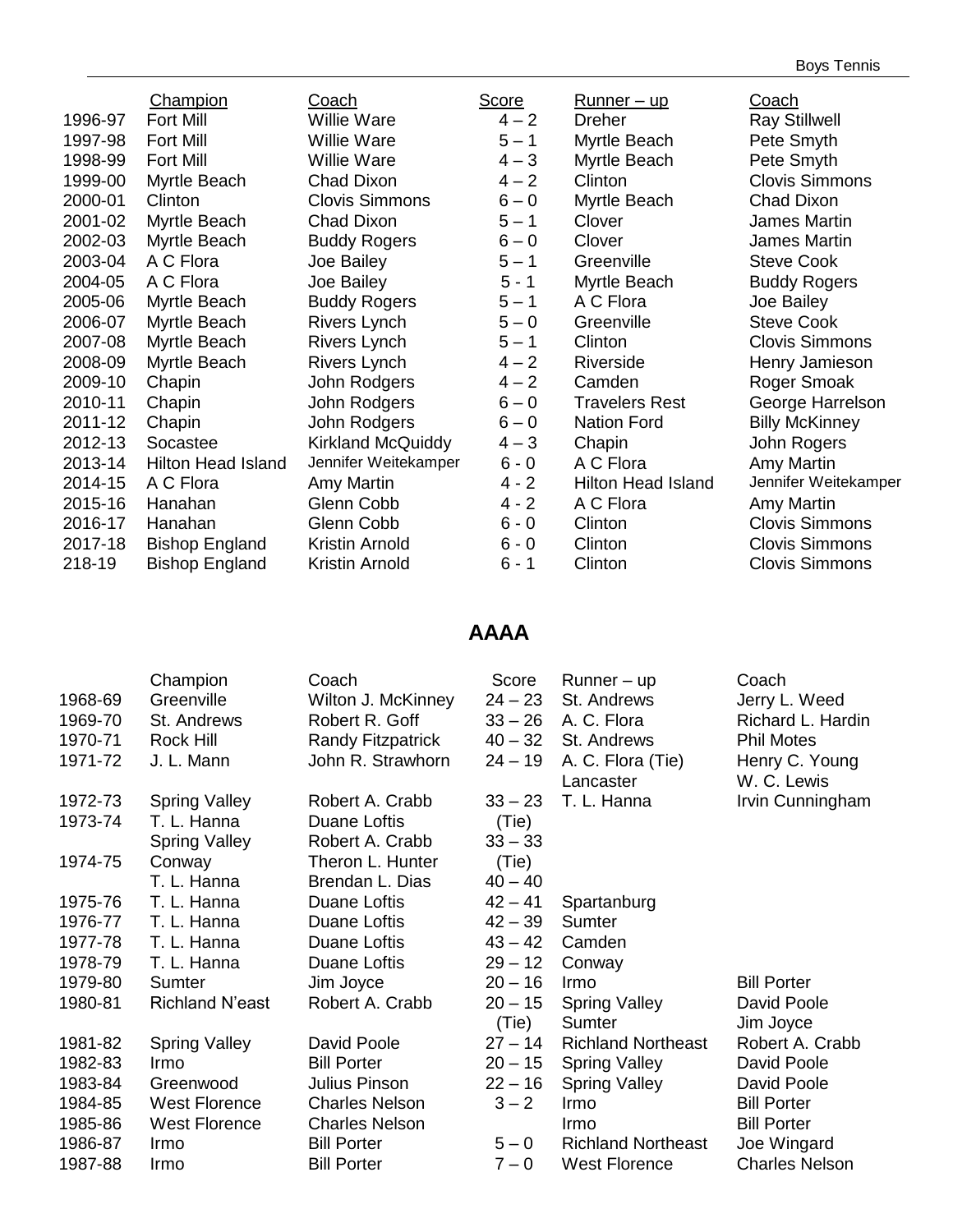|         | Champion               | Coach                    | Score   | $Runner - up$             | Coach                    |
|---------|------------------------|--------------------------|---------|---------------------------|--------------------------|
| 1988-89 | Irmo                   | <b>Bill Porter</b>       | $5 - 1$ | <b>Spring Valley</b>      | <b>Tom Hoffmeyer</b>     |
| 1989-90 | Greenwood              | John Eppelsheimer        | $4 - 2$ | <b>Spring Valley</b>      | <b>Tom Hoffmeyer</b>     |
| 1990-91 | Irmo                   | <b>Bill Porter</b>       | $4 - 1$ | <b>Richland Northeast</b> | <b>Burns Harris</b>      |
| 1991-92 | Greenwood              | John Eppelsheimer        | $5 - 2$ | <b>West Florence</b>      | <b>Charles Nelson</b>    |
| 1992-93 | Irmo                   | <b>Bill Porter</b>       | $5 - 2$ | Aiken                     | <b>Gail Boylston</b>     |
| 1993-94 | Irmo                   | <b>Bill Porter</b>       | $4 - 1$ | South Aiken               | <b>Bruce Hill</b>        |
| 1994-95 | Irmo                   | <b>Bill Porter</b>       | $4 - 3$ | Aiken                     | Gail Johnston            |
| 1995-96 | Aiken                  | Gail Johnston            | $4 - 3$ | Irmo                      | <b>Bill Porter</b>       |
| 1996-97 | Irmo                   | <b>Bill Porter</b>       | $5 - 1$ | Wando                     |                          |
| 1997-98 | South Aiken            | <b>Mike Hicks</b>        | $5 - 0$ | <b>Spring Valley</b>      | Charles Jordan           |
| 1998-99 | South Aiken            | <b>Mike Hicks</b>        | $6 - 0$ | <b>Hilton Head</b>        | <b>Rob Strider</b>       |
| 1999-00 | South Aiken            | <b>Mike Hicks</b>        | $6 - 0$ | <b>Spring Valley</b>      | <b>Randy Ewart</b>       |
| 2000-01 | Irmo                   | <b>Bill Porter</b>       | $4 - 1$ | <b>Spring Valley</b>      | <b>Randy Ewart</b>       |
| 2001-02 | Lexington              | <b>Robbie Hunter</b>     | $6 - 0$ | <b>Richland Northeast</b> | Daniel Strickland        |
| 2002-03 | <b>Richland N'east</b> | <b>Daniel Strickland</b> | $5 - 1$ | Lexington                 | Robbie Hunter            |
| 2003-04 | Lexington              | <b>Robbie Hunter</b>     |         | <b>Hilton Head</b>        | <b>Nancy Clouse</b>      |
| 2004-05 | Lexington              | <b>Robbie Hunter</b>     | $5 - 1$ | <b>Richland Northeast</b> | <b>Daniel Strickland</b> |
| 2005-06 | Lexington              | Robbie Hunter            | $4 - 1$ | <b>West Florence</b>      | <b>Charlie Nelson</b>    |
| 2006-07 | <b>West Florence</b>   | <b>Charlie Nelson</b>    | $4 - 3$ | Lexington                 | Robbie Hunter            |
| 2007-08 | <b>West Florence</b>   | <b>Charlie Nelson</b>    | $4 - 3$ | Lexington                 | Robbie Hunter            |
| 2008-09 | Greenwood              | Jim Still                | $5 - 2$ | Irmo                      | <b>Freddy Goodman</b>    |
| 2009-10 | <b>Spring Valley</b>   | <b>Derrick Hines</b>     | $5 - 1$ | Lexington                 | Eric Jackson             |
| 2010-11 | Dorman                 | Sam Napier               | $4 - 3$ | Lexington                 | Eric Jackson             |
| 2011-12 | J L Mann               | Cameron Blackwell        | $4 - 2$ | Aiken                     | <b>Steve Smith</b>       |
| 2012-13 | South Aiken            | Rakesh Jasani            | $4 - 2$ | Dorman                    | Sam Napier               |
| 2013-14 | Spartanburg            | <b>Todd Seagle</b>       | $6 - 0$ | South Aiken               | Rakesh Jasani            |
| 2014-15 | Spartanburg            | <b>Todd Seagle</b>       | $5 - 1$ | South Aiken               | Rakesh Jasani            |
| 2015-16 | Spartanburg            | <b>Todd Seagle</b>       | $6 - 0$ | South Aiken               | Rakesh Jasani            |
| 2016-17 | South Aiken            | Rakesh Jasani            |         | A C Flora                 | <b>Amy Martin</b>        |
| 2017-18 | <b>Hilton Head Is</b>  | Jennifer Weitekamper     | $4 - 3$ | South Aiken               | Rakesh Jasani            |
| 2018-19 | Myrtle Beach           | David Kranstuber         | $6 - 0$ | A C Flora                 | Amy Martin               |

# **AAAAA**

|         | Champion    | Coach       | Score   | Runner – up   | Coach                 |
|---------|-------------|-------------|---------|---------------|-----------------------|
| 2016-17 | Spartanburg | Todd Seagle | 7 - 0   | West Florence | <b>Charlie Nelson</b> |
| 2017-18 | Spartanburg | Todd Seagle | 6 - 0   | Wando         | Winde Ellenberg       |
| 2018-19 | Spartanburg | Todd Seagle | $5 - 0$ | Wando         | Winde Ellenberg       |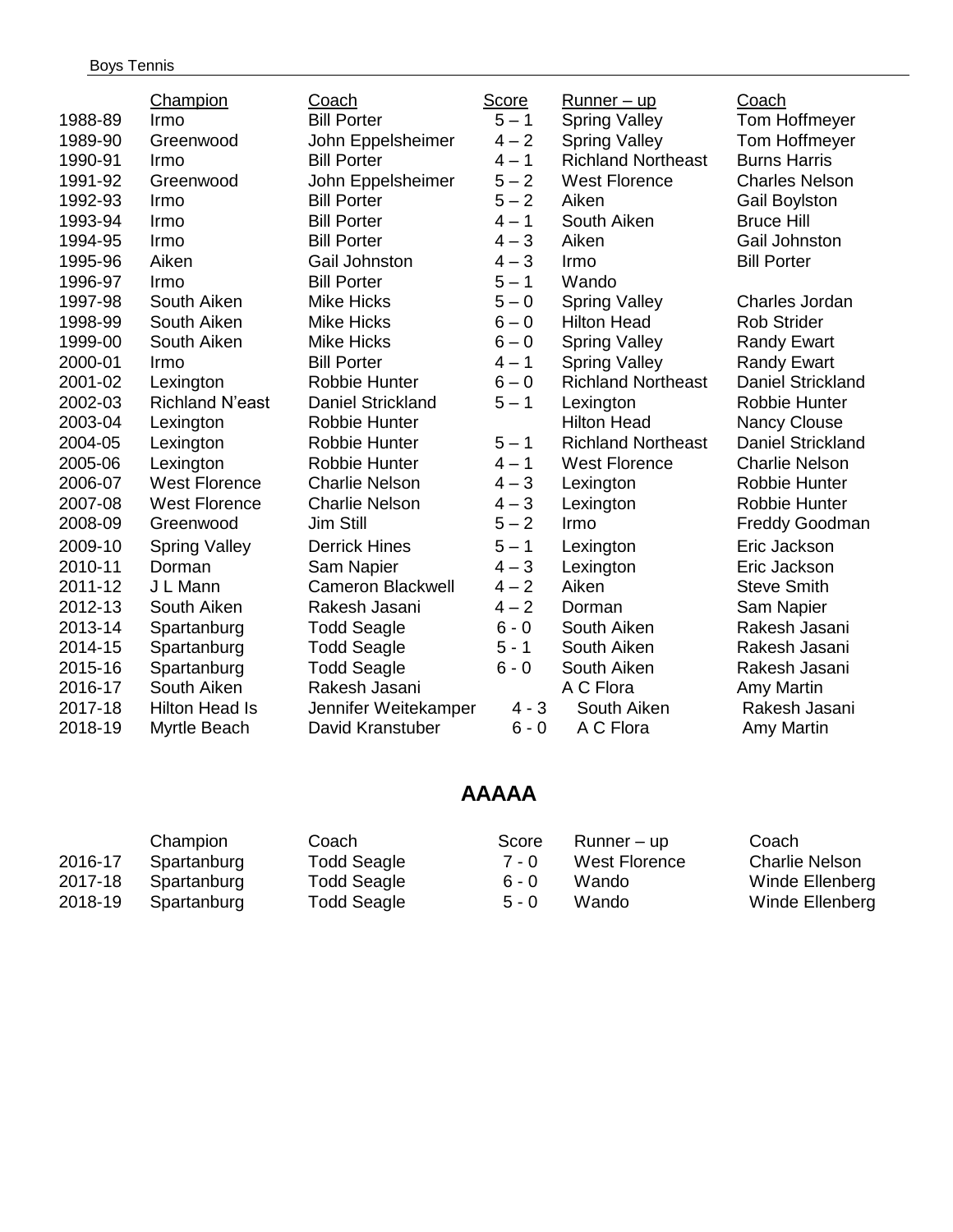### **SCHOOL RECORDS**

### **Most State Championships**

|                                   | 24Christ Church 1976-81, 83, 84, 86-90, 99-06, 10, 11, 17                               |
|-----------------------------------|-----------------------------------------------------------------------------------------|
| 11 (2 Ties) T. L. Hanna 1974 - 88 |                                                                                         |
|                                   |                                                                                         |
|                                   | 10. 16, 19, 98, 99, 99, 99, 99, 99, 94, 95, 91, 90, Bishop England 1979, 85, 91, 92, 93 |
|                                   | 9 (1 tie) Myrtle Beach 1979, 00, 02, 03, 04, 06, 07, 08, 19                             |
|                                   | 8 (1 tie) Greenville1961, 62, 63, 64, 66, 67, 68, 69                                    |

### **Consecutive State Championships**

| 6Christ Church 1976 - 81 |  |
|--------------------------|--|

### **COACHING RECORDS**

#### **Most Wins**

|  | 588 Charles Nelson  West Florence  1982 - 17 588 - 108           |  |
|--|------------------------------------------------------------------|--|
|  | 502 Roger Smoak  Camden  1967 - 08502 - 199                      |  |
|  |                                                                  |  |
|  | 412 John Strawhorn  J. L. Mann  1965 - 05 412 - 205              |  |
|  | 281 ………Bill Porter……………… Irmo……………………………… 1978 - 95……………281 - 21 |  |
|  | 252 Lynn Howard  Wade Hampton (G) 1967 - 86, 95, 96252 - 91      |  |
|  | 251 William Allman Gilbert  1992 - 14251 - 119                   |  |
|  | 212 Robert A. Crabb  Richland Northeast  1971 - 86 212 - 35      |  |

### **Most State Championships**

| 10 Bill Porter Irmo           |  |
|-------------------------------|--|
| 8Chris HearonChrist Church    |  |
| 6Wilton J McKinney Greenville |  |
| 6Dan Lesesne Bishop England   |  |

#### **INDIVIDUAL RECORDS**

### **Four - Time Singles Champion**

Chuck Hodgin .............Sumter....................1974 – 77 Paul Hendrix ...............Waccamaw.............2013-16

### **Three - Time Singles Champion**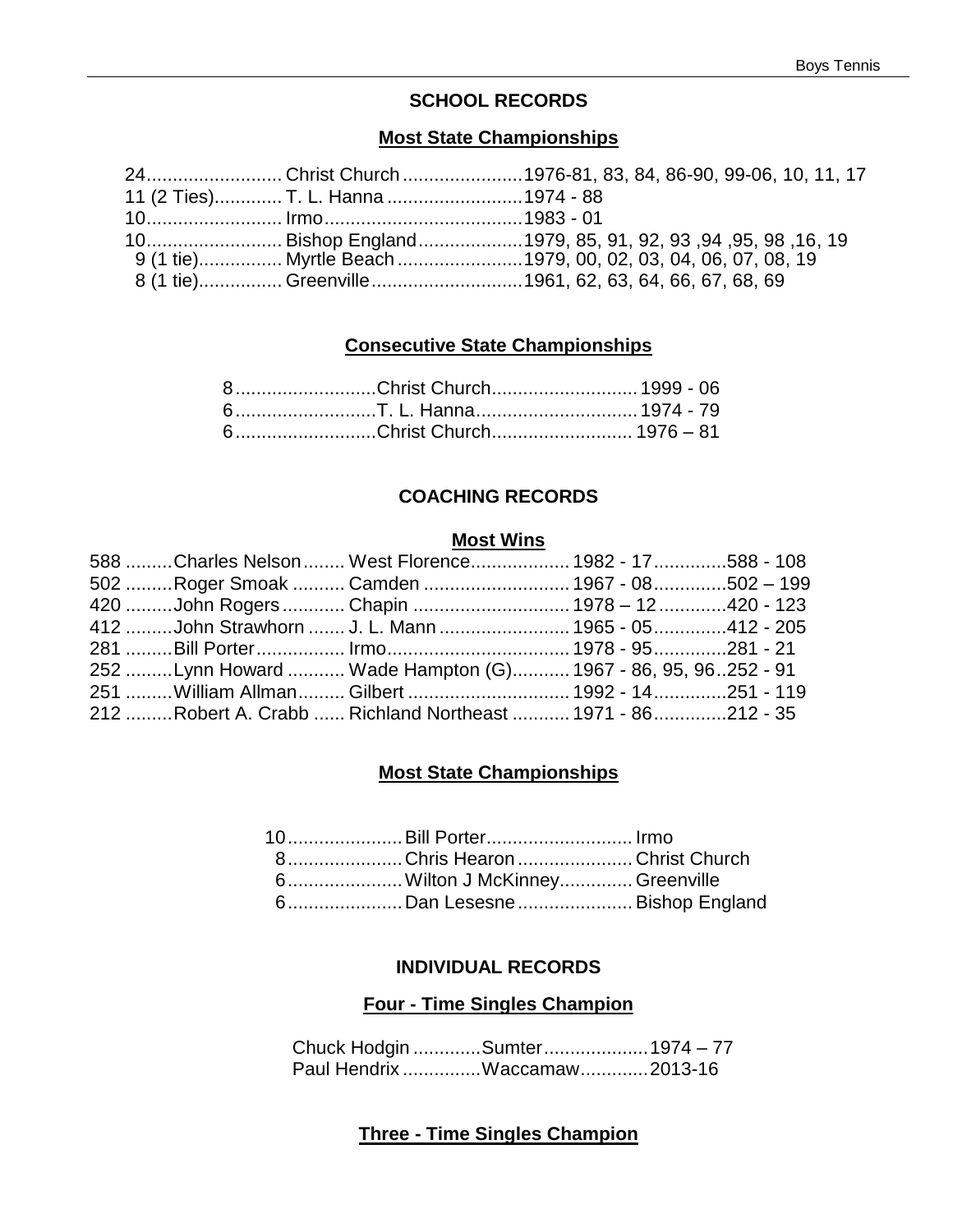| Sonny SumnerGreenville  1952-54 |  |
|---------------------------------|--|
| Bret Garnett Irmo  1983-85      |  |
| Ron Davis Rock Hill  1988-90    |  |
| Kyle Koch Chapin 2009-11        |  |
| Paul Hendrix Waccamaw 2013-15   |  |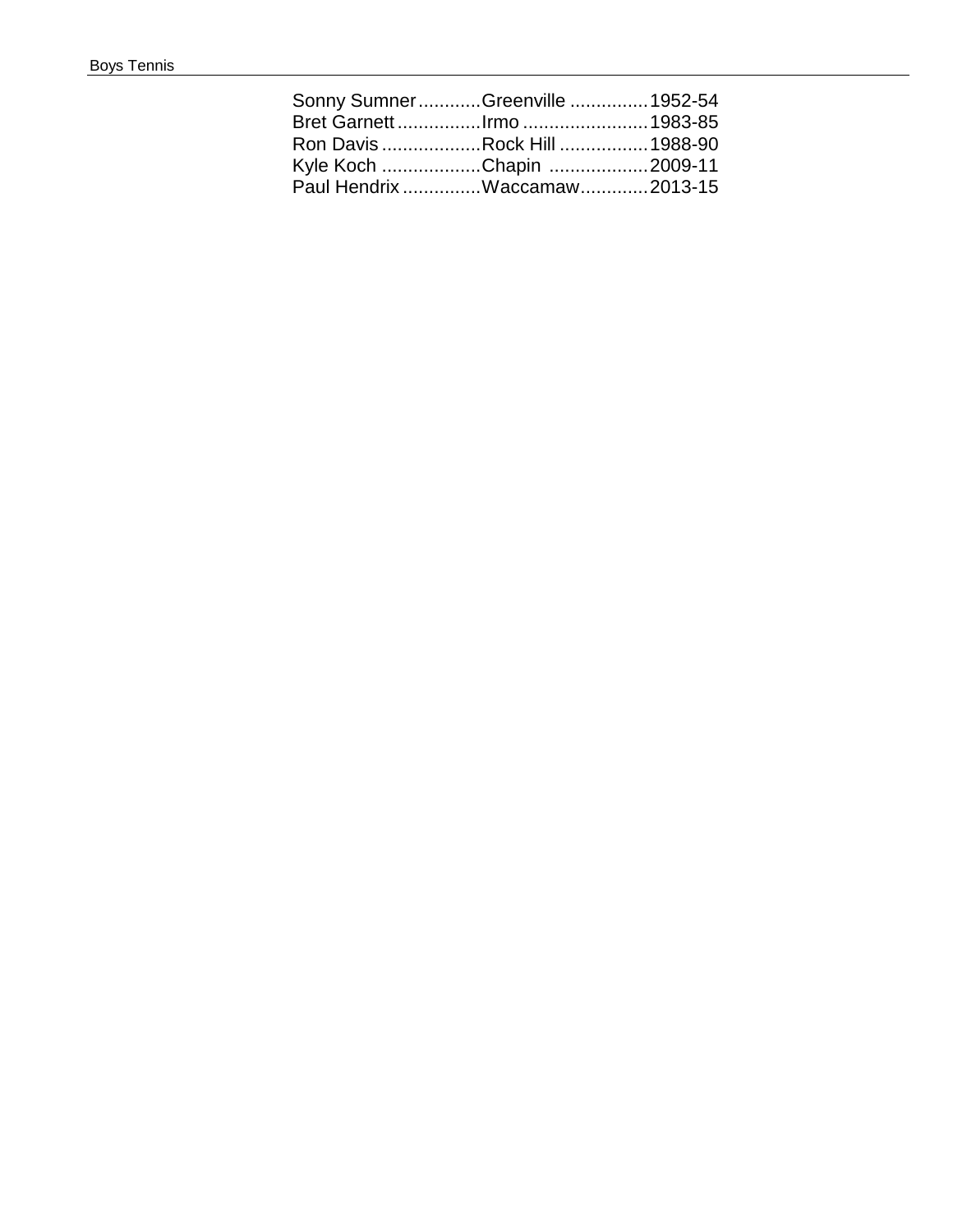### **OPEN SINGLES CHAMPIONS**

### **AAAA - AAA CHAMPION**

|  | .2011 |
|--|-------|
|  |       |
|  |       |
|  |       |
|  |       |
|  |       |

### **AAAAA - AAAA CHAMPION**

| Bryce Keim, Matthew Oliver  Spartanburg, HHI 2018 |  |
|---------------------------------------------------|--|

### **AA - A CHAMPION**